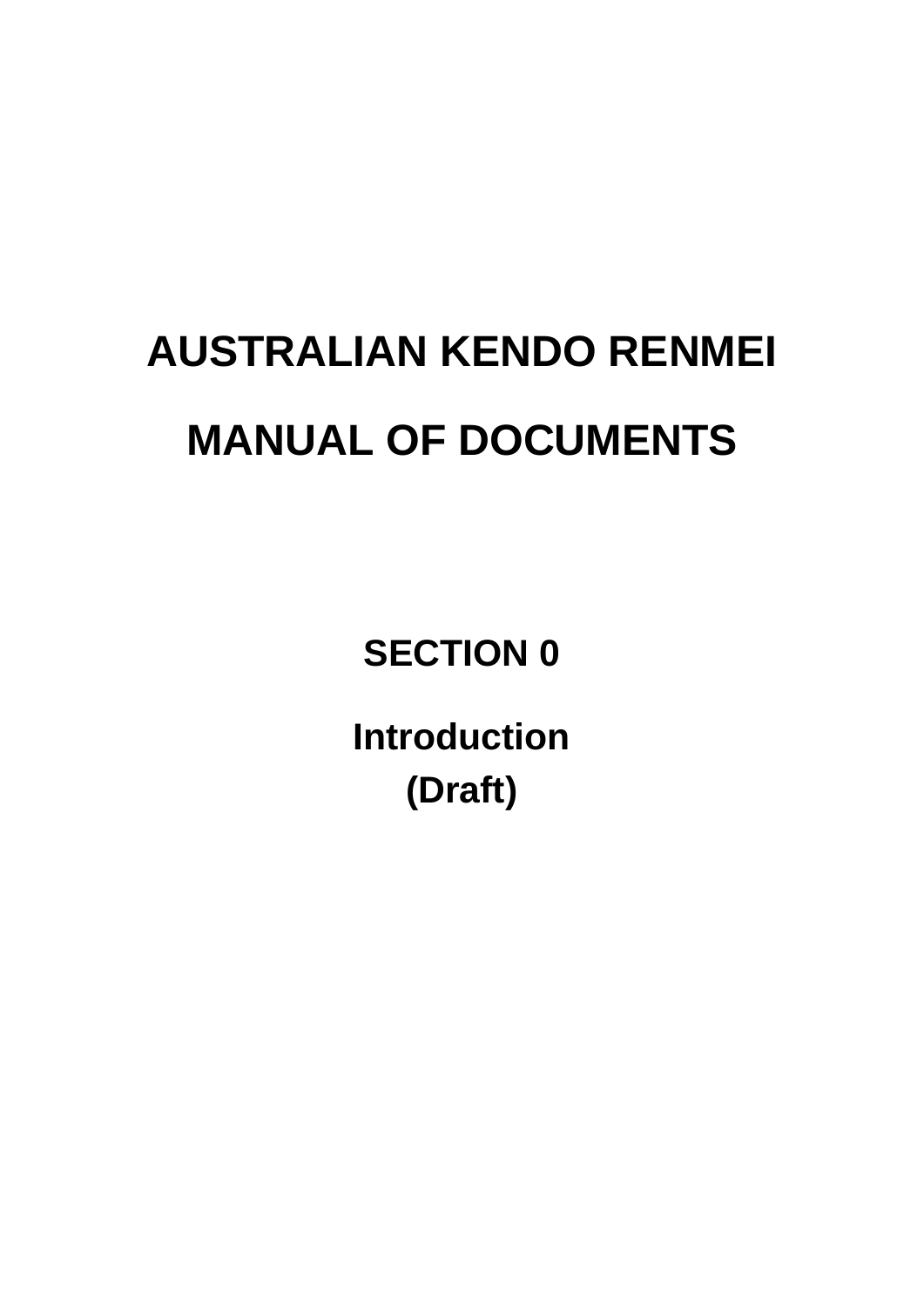## **Section 0 - Introduction - Index**

- 0.0 Introduction
	- 0.0.0 Overview
	- 0.0.1 Development
	- 0.0.2 Distribution
	- 0.0.3 Structure
- 0.1 Distribution List
- 0.2 Document List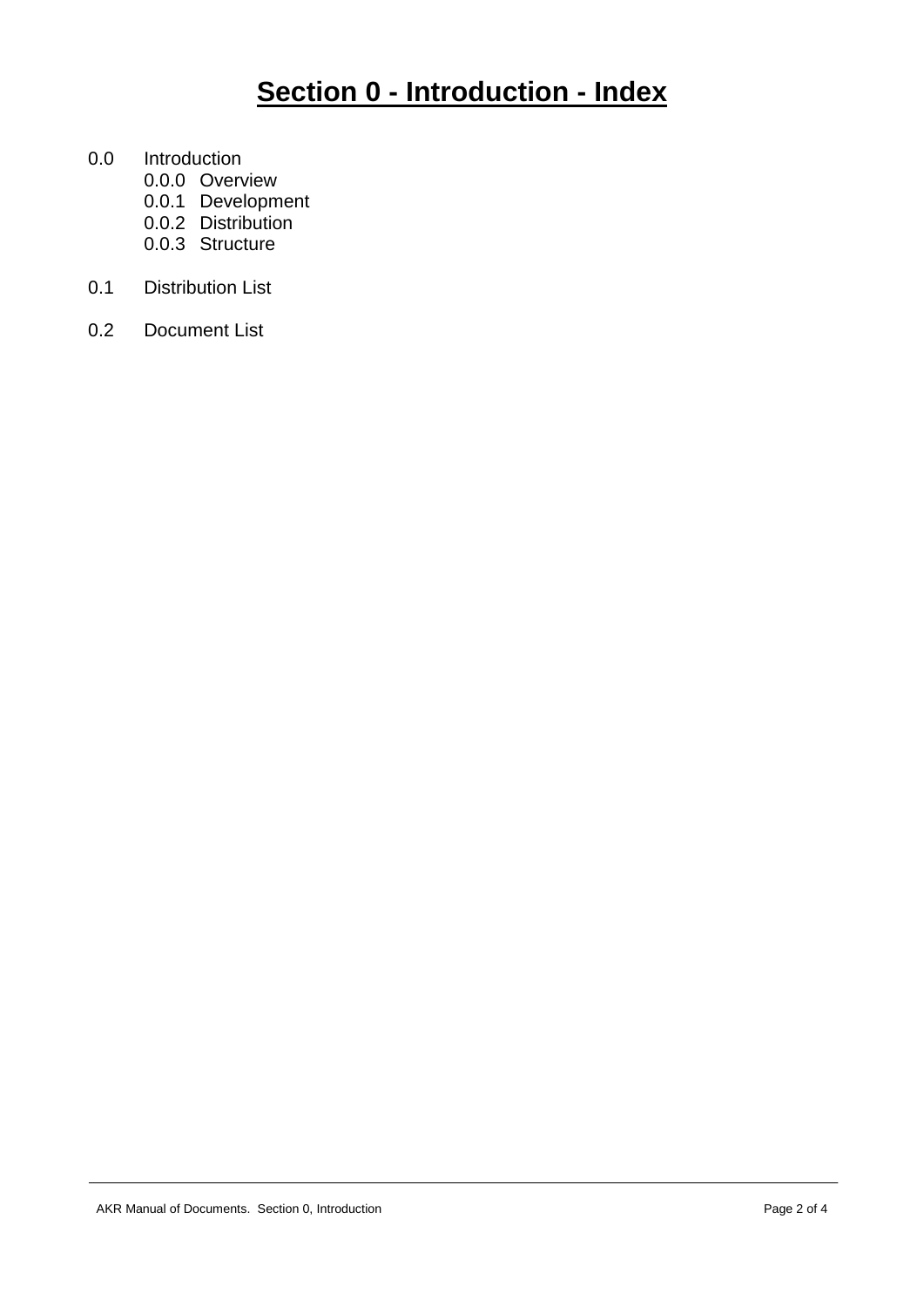#### **0.0 Introduction**

The AKR Administration and Structure is determined by the National Council, on behalf of the members, in accordance with the Rules of the Constitution. It is important that the Constitution remain an accurate document at all times and that the Manual of Documents be the set of Bylaws or Guidelines used to perform the intent of the Constitution for the benefit of all members.

A strong Administrative organisation will assist with the harmony and continued development of the AKR. The documentation must be maintained at all times as a "living Document" reflecting the changes required to continue the momentum of development and expansion of all three arts within the AKR whilst maintaining harmony and cross pollination of the arts between members, State Bodies and International affiliations.

#### **0.0.0 Overview**

This Policies and Procedures Manual will contain all the relevant rules, policies and procedures governing the operations of the Australian Kendo Renmei, and is complementary to the Constitution.

This is the first version of such a Manual and both the format and the content will need constant review and modification to ensure its continuing usefulness.

#### **0.0.1 Development**

The contents will be developed by the AKR Executive or the Boards in consultation with each other and approved by the State Bodies through the National Council.

After the initial issue, new sections will be issued as they are developed, and when changes are made, replacement pages will be issued.

As well as this ongoing review, it is anticipated that the entire Manual will need to be reissued periodically (3-5years).

#### **0.0.2 Distribution**

Documents will be issued to the State Bodies and Boards as they are developed, and State Bodies should re-issue them to their member Clubs. Members of the various Boards should maintain their own sets of the document as should all senior members of the Renmei.

Club administrations should make their members aware of the information contained in these documents and distribute copies of various parts to their members where appropriate.

State Bodies and Boards should set up a folder to contain these documents, and encourage Club administrations to do the same.

It is important that accessibility to these documents by the individual members is maintained through the State Bodies and any relevant changes are pursued through the correct channels.

In time, these documents will be made available through the electronic media so that access to the most recently approved document can be obtained almost instantaneously with the upgrade approval.

#### **0.0.3 Structure**

The Manual is in six sections:-

Section 0 - Introduction

Section 1 - AKR Administration and Structure

Section 2 - Kendo Board

Section 3 - Iaido Board